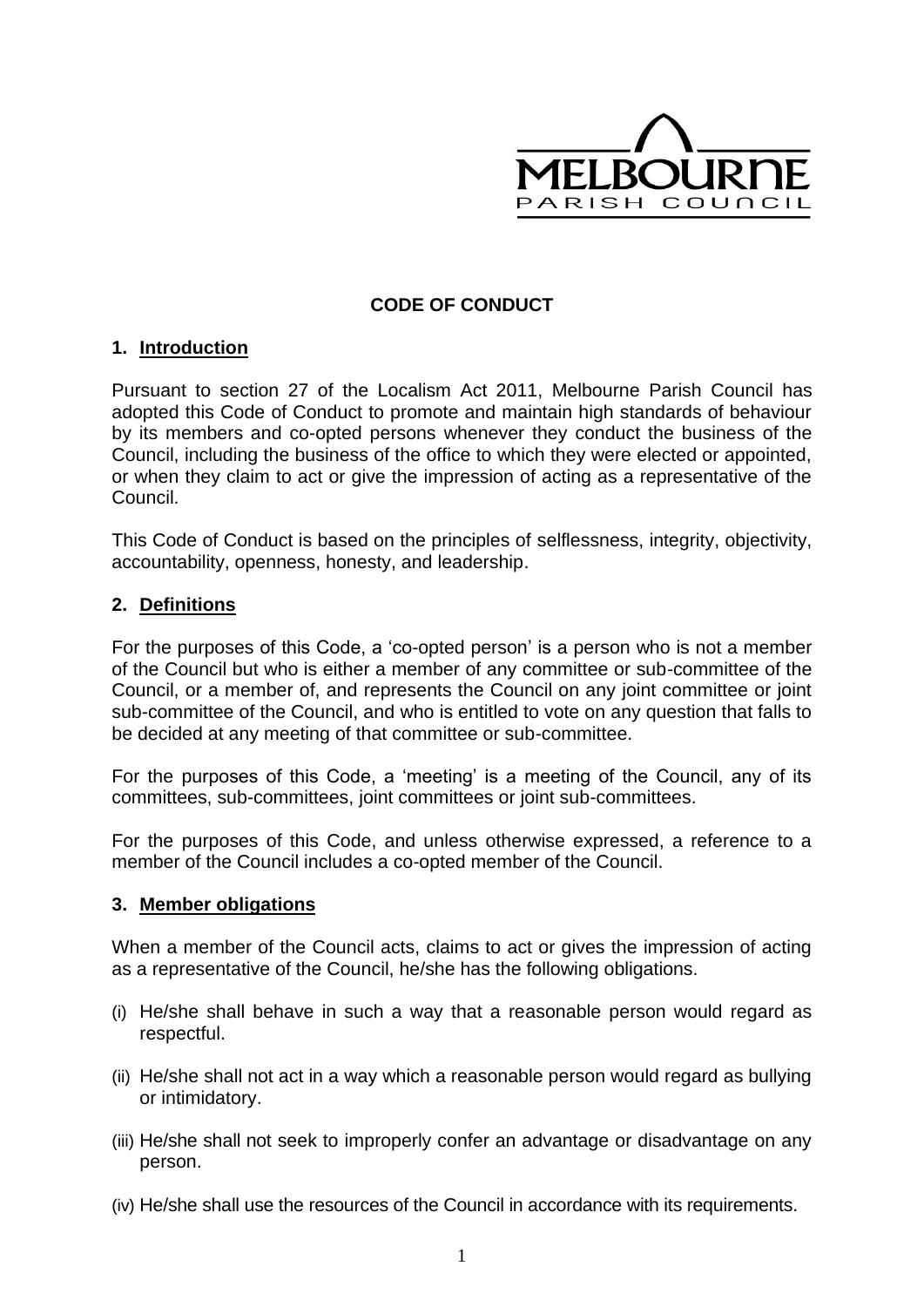(v) He/she shall not disclose information which is confidential or where disclosure is prohibited by law.

#### *4. Registration of interests*

- (i) Within 28 days of this Code being adopted by the Council, or the member's election or the co-opted member's appointment (where that is later), he/she shall register with the Monitoring Officer the interests which fall within the categories set out in Appendices A and B.
- (ii) Upon the re-election of a member or the re-appointment of a co-opted member, he/she shall within 28 days re-register with the Monitoring Officer any interests in Appendices A and B.
- (iii) A member shall register with the Monitoring Officer any change to interests or new interests in Appendices A and B within 28 days of becoming aware of it.
- (iv)A member need only declare the existence but not the details of any interest which the Monitoring Officer agrees is a 'sensitive interest'. A sensitive interest is one which, if disclosed on a public register, could lead the member or a person connected with the member to be subject to violence or intimidation.

#### *5. Declaration of interests at meetings*

- (i) Where a matter arises at a meeting which relates to an interest in Appendix A the member shall not participate in a discussion or vote on the matter. He/she only has to declare what his/her interest is if it is not already entered in the member's register of interests or if he/she has not notified the Monitoring Officer of it.
- (ii) Where a matter arises at a meeting which relates to an interest in Appendix A which is a sensitive interest, the member shall not participate in a discussion or vote on the matter. If it is a sensitive interest which has not already been disclosed to the Monitoring Officer, the member shall disclose he/she has an interest but not the nature of it.
- (iii) Where a matter arises at a meeting which relates to an interest in Appendix B, the member shall not vote on the matter. He/she may speak on the matter only if members of the public are also allowed to speak at the meeting.
- (iv)A member only has to declare his/her interest in Appendix B if it is not already entered in his/her register of interests or he/she has not notified the Monitoring Officer of it or if he/she speaks on the matter. If he/she holds an interest in Appendix B which is a sensitive interest not already disclosed to the Monitoring Officer, he/she shall declare the interest but not the nature of the interest.
- (v) Where a matter arises at a meeting which relates to a financial interest of a friend, relative or close associate (other than an interest in Appendix A), the member shall disclose the nature of the interest and not vote on the matter. He/she may speak on the matter only if members of the public are also allowed to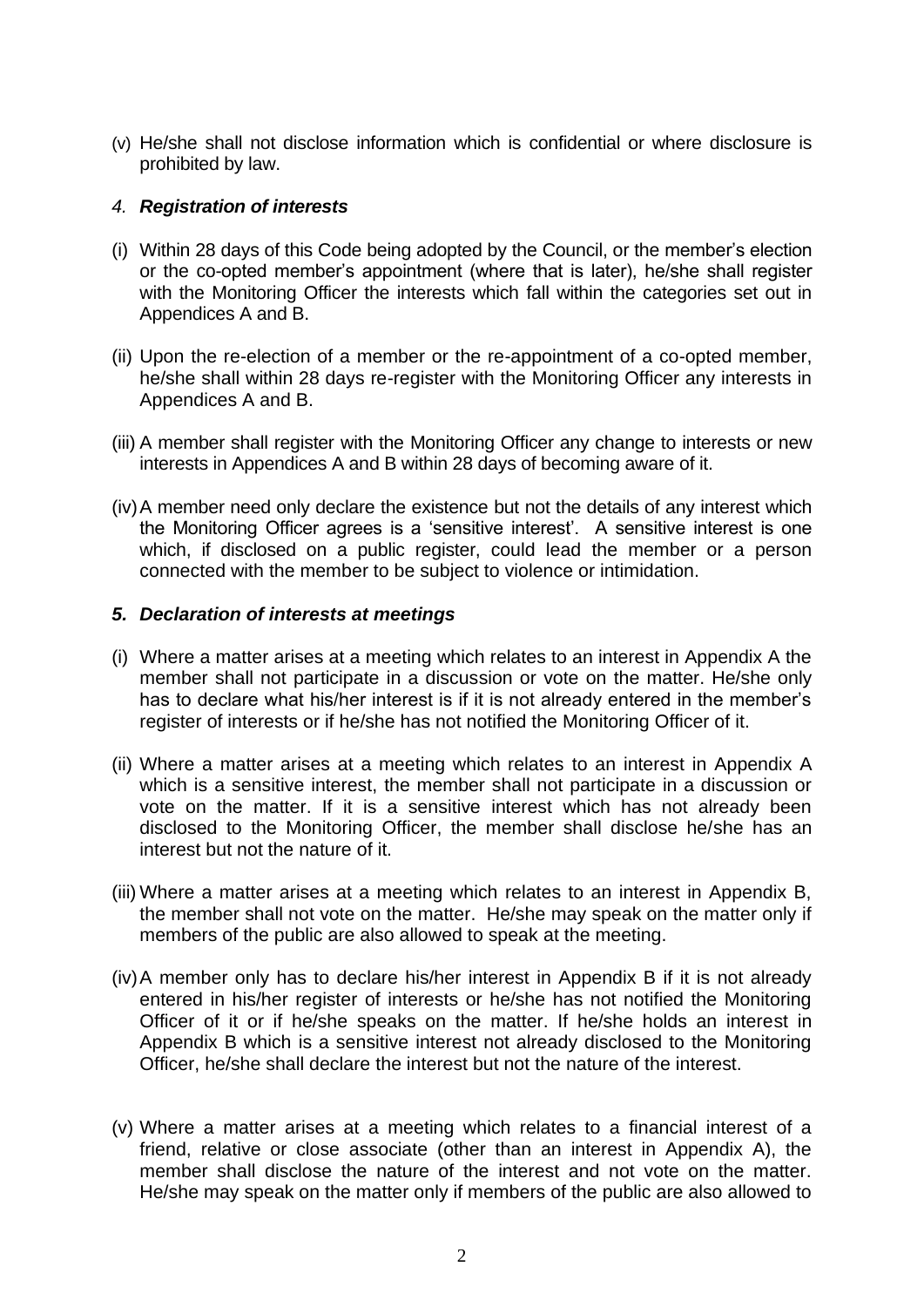speak at the meeting. If it is a 'sensitive interest' the member shall declare the interest but not the nature of the interest.

### **6. Dispensations**

On a written request made to the Council's proper officer, the Council may grant a member a dispensation to participate in a discussion and vote on a matter at a meeting even if he/she has an interest in Appendices A and B if the Council believes that the number of members otherwise prohibited from taking part in the meeting would impede the transaction of the business; or it is in the interests of the inhabitants in the Council's area to allow the member to take part or it is otherwise appropriate to grant a dispensation.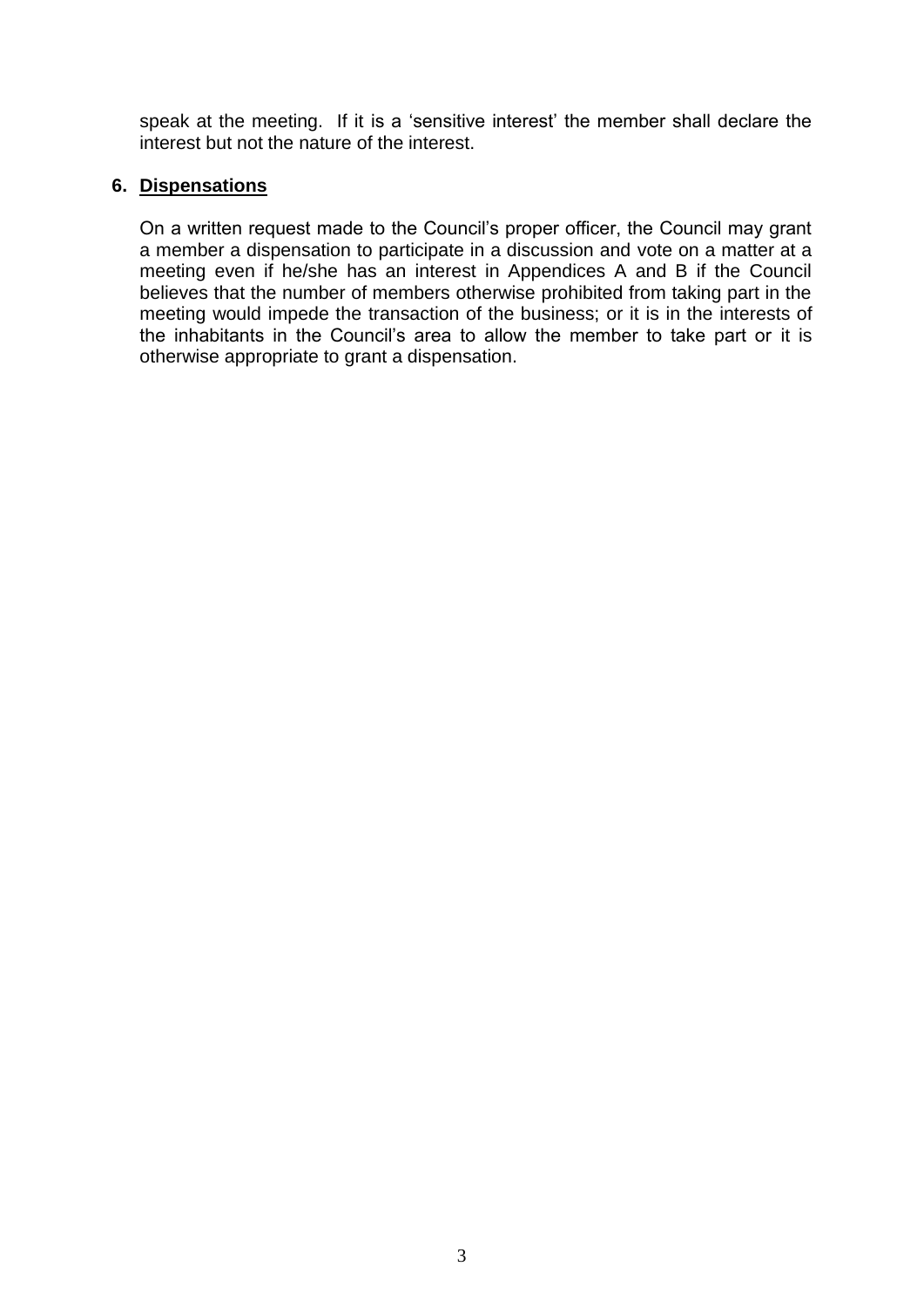# **Appendix A**

Interests described in the table below.

| <b>Subject</b>                                             | <b>Description</b>                                                                                                                                                                                                                                                                                                                                                                                                                                                                            |
|------------------------------------------------------------|-----------------------------------------------------------------------------------------------------------------------------------------------------------------------------------------------------------------------------------------------------------------------------------------------------------------------------------------------------------------------------------------------------------------------------------------------------------------------------------------------|
| Employment,<br>office, trade,<br>profession or<br>vocation | Any employment, office, trade, profession or vocation carried on<br>for profit or gain.                                                                                                                                                                                                                                                                                                                                                                                                       |
| Sponsorship                                                | Any payment or provision of any other financial benefit (other<br>than from the Council) made to the member during the 12 month<br>period ending on the latest date referred to in paragraph 6 above<br>for expenses incurred by him/her in carrying out his/her duties as<br>a member, or towards his/her election expenses.<br>This includes any payment or financial benefit from a trade union<br>within the meaning of the Trade Union and Labour Relations<br>(Consolidation) Act 1992. |
| Contracts                                                  | Any contract made between the member or his/her spouse or<br>civil partner or the person with whom the member is living as if<br>they were spouses/civil partners (or a firm in which such person<br>is a partner, or an incorporated body of which such person is a<br>director* or a body that such person has a beneficial interest in<br>the securities of*) and the Council -                                                                                                            |
|                                                            | (a) under which goods or services are to be provided or works<br>are to be executed; and                                                                                                                                                                                                                                                                                                                                                                                                      |
|                                                            | (b) which has not been fully discharged.                                                                                                                                                                                                                                                                                                                                                                                                                                                      |
| Land                                                       | Any beneficial interest in land which is within the area of the<br>Council.<br>'Land' excludes an easement, servitude, interest or right in or<br>over land which does not give the member or his/her spouse or<br>civil partner or the person with whom the member is living as if<br>they were spouses/civil partners (alone or jointly with another) a<br>right to occupy or to receive income.                                                                                            |
| Licences                                                   | Any licence (alone or jointly with others) to occupy land in the<br>area of the Council for a month or longer.                                                                                                                                                                                                                                                                                                                                                                                |
| Corporate<br>tenancies                                     | Any tenancy where (to the member's knowledge)—                                                                                                                                                                                                                                                                                                                                                                                                                                                |
|                                                            | (a) the landlord is the Council; and                                                                                                                                                                                                                                                                                                                                                                                                                                                          |
|                                                            | (b) the tenant is a body that the member, or his/her spouse or<br>civil partner or the person with whom the member is living as if<br>they were spouses/civil partners has a beneficial interest.                                                                                                                                                                                                                                                                                             |
| <b>Securities</b>                                          | Any beneficial interest in securities* of a body where-                                                                                                                                                                                                                                                                                                                                                                                                                                       |
|                                                            | (a) that body (to the member's knowledge) has a place of<br>business or land in the area of the Council; and                                                                                                                                                                                                                                                                                                                                                                                  |
|                                                            | (b) either-                                                                                                                                                                                                                                                                                                                                                                                                                                                                                   |
|                                                            | (i) the total nominal value of the securities* exceeds £25,000 or<br>one hundredth of the total issued share capital of that body; or                                                                                                                                                                                                                                                                                                                                                         |
|                                                            | (ii) if the share capital of that body is of more than one class, the<br>total nominal value of the shares of any one class in which the                                                                                                                                                                                                                                                                                                                                                      |